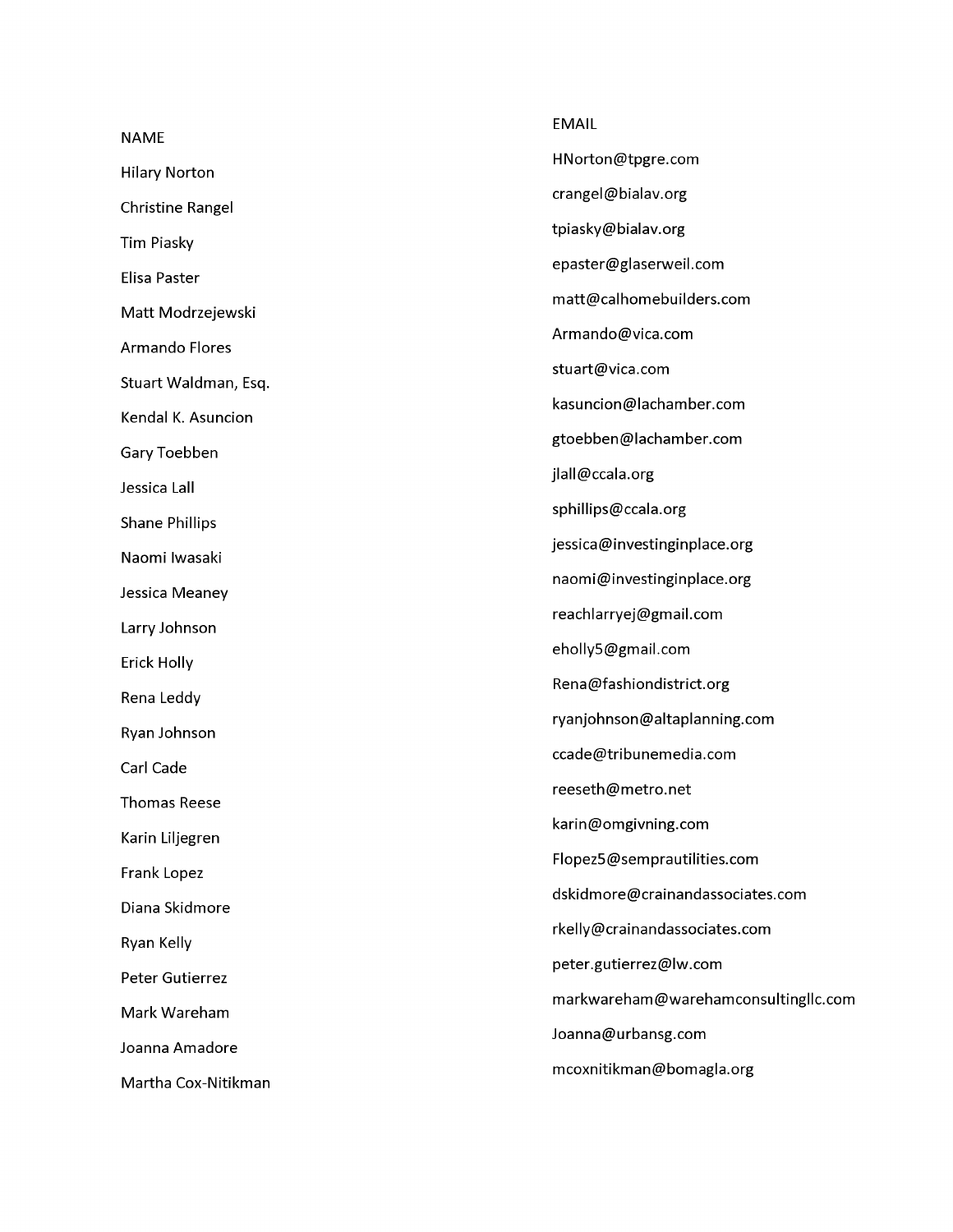| <b>Stephanie Ramirez</b> |
|--------------------------|
| Deborah Murphy           |
| <b>Emilia Crotty</b>     |
| Janet Schulman           |
| Richard Marshalian       |
| <b>Thomas Yee</b>        |
| Josefina Aguilar         |
| Jonathan Matz            |
| Ann Sewill               |
| Rio Jill-Contreras       |
| Iris Zuniga              |
| Jacqueline Illum         |
| Myca Tran                |
| Sherri Dunn Berry        |
| Mike Blockstein          |
| Octaviano Rios           |
| Michael Ventre           |
| Eric Deklotz             |
| Sylvia Arredondo         |
| Sheryl Akerblom          |
| Frank B. Anderson        |
| <b>Greg Donnan</b>       |
| Olive Reed               |
| <b>Grant Reed</b>        |
| <b>Tony Mendoza</b>      |
| Simon Bluestone          |
| John King                |
| Elana Eden               |

[sramirez@aarp.org](mailto:sramirez@aarp.org) [deborah@losangeleswalks.org](mailto:deborah@losangeleswalks.org) [emilia@losangeleswalks.org](mailto:emilia@losangeleswalks.org) [janet@la-bike.org](mailto:janet@la-bike.org) [RMarshalian@planning.lacounty.gov](mailto:RMarshalian@planning.lacounty.gov) [tyee@liifund.org](mailto:tyee@liifund.org) [josefina@trustsouthla.org](mailto:josefina@trustsouthla.org) [jonathan@saferoutespartnership.org](mailto:jonathan@saferoutespartnership.org) [asewill@calfund.org](mailto:asewill@calfund.org) [rio@multicultimobility.org](mailto:rio@multicultimobility.org) [izuniga@www.ypi.org](mailto:izuniga@www.ypi.org) [jillum@chc-inc.org](mailto:jillum@chc-inc.org) [info@apifm.org](mailto:info@apifm.org) [sdunnberry@CommunityPartners.org](mailto:sdunnberry@CommunityPartners.org) [info@publicmattersgroup.com](mailto:info@publicmattersgroup.com) [octaviano.rios@lacity.org](mailto:octaviano.rios@lacity.org) [michael.ventre@ladwp.com](mailto:michael.ventre@ladwp.com) [edeklotz@sbcglobal.net](mailto:edeklotz@sbcglobal.net) [wilmingtonnc@empowerla.org](mailto:wilmingtonnc@empowerla.org) [sakerblom@yahoo.com](mailto:sakerblom@yahoo.com) [fbmjet@aol.com](mailto:fbmjet@aol.com) [grecofire@aol.com](mailto:grecofire@aol.com) [oreedmac@sbcglobal.net](mailto:oreedmac@sbcglobal.net) [greed1958@yahoo.com](mailto:greed1958@yahoo.com) [Tony.Mendoza@hsr.ca.gov](mailto:Tony.Mendoza@hsr.ca.gov) [Simon.Bluestone@stantec.com](mailto:Simon.Bluestone@stantec.com) [JKing@paramountcity.com](mailto:JKing@paramountcity.com) [EEden@ablinc.net](mailto:EEden@ablinc.net)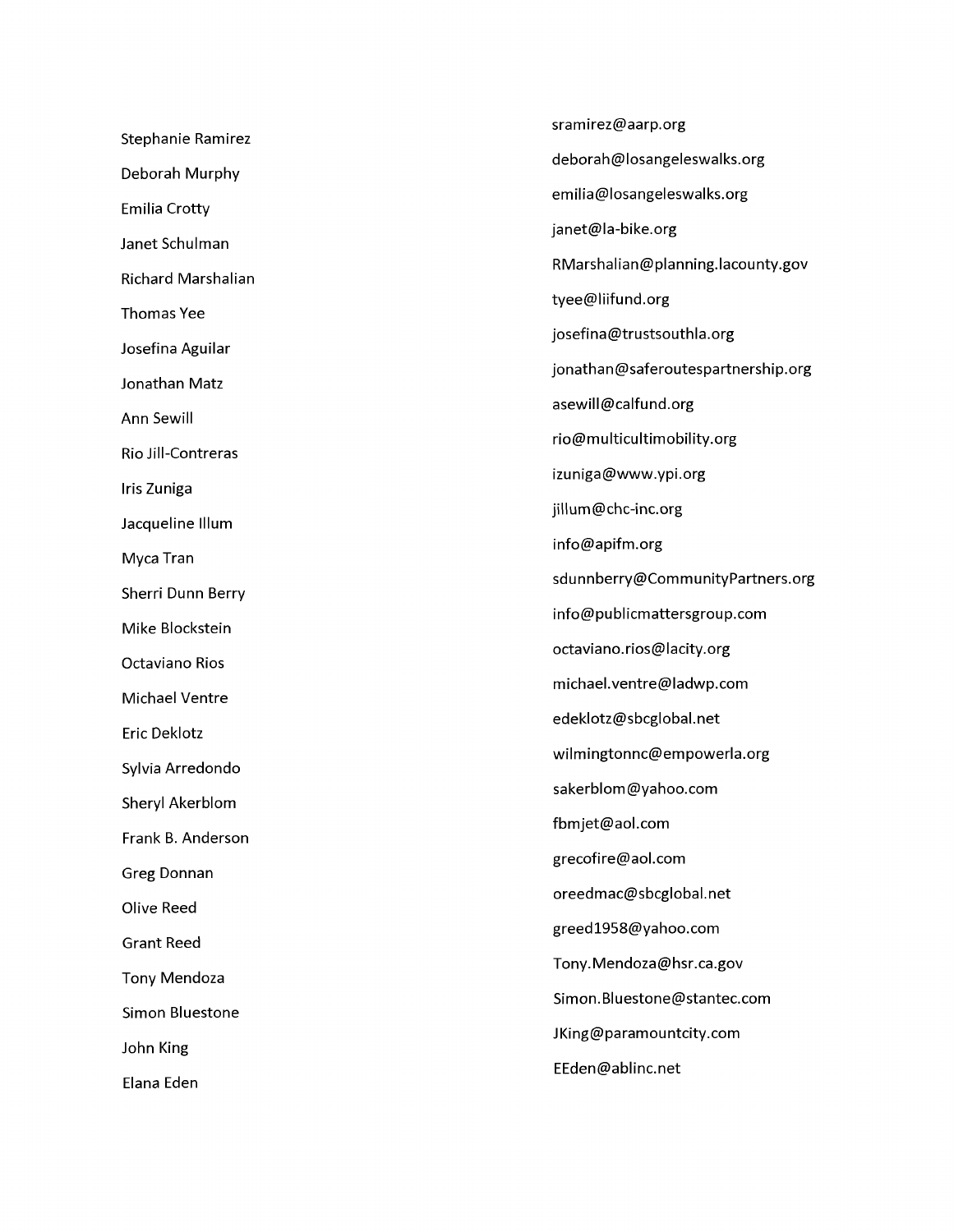Violent Coker Max Sherman Michael Ashkenasi Pamela Thorton Ross Zelan Chris Lamberth Nina Royal Cindy Cleghorn Glen Wilson Therese Dietlin Tony Wilkinson Len Shaffer Anthony Maxey Liz Amsden Lydia Grant Mike O'Gara Garry Fordyce Cathy Palmer Daniel Rockello Glenn Bailey Vivian Escalante Julien Antelin Katherin Pease Alejandro Palomino Vincent Montalvo Ceci Gomunguy Barbara Ringuette Scott Johnson

[VCoker@quadc.org](mailto:VCoker@quadc.org) [Max@craiglawson.com](mailto:Max@craiglawson.com) [Mashkenasi@downtownla.com](mailto:Mashkenasi@downtownla.com) [Chair@Harborgatewaynorth.org](mailto:Chair@Harborgatewaynorth.org) [RZelen@ablinc.net](mailto:RZelen@ablinc.net) [Chris.Lamberth@hok.com](mailto:Chris.Lamberth@hok.com) [NRoyal9259@aol.com](mailto:NRoyal9259@aol.com) [CindyCleghorn@gmail.com](mailto:CindyCleghorn@gmail.com) [GlenW@DSLExtreme.com](mailto:GlenW@DSLExtreme.com) [TDietlin@sbcglobal.net](mailto:TDietlin@sbcglobal.net) [TonyW.civic@gmail.com](mailto:TonyW.civic@gmail.com) [LenJS@Earthlink.net](mailto:LenJS@Earthlink.net) [Anthony.Maxey@ladwp.com](mailto:Anthony.Maxey@ladwp.com) [LizAmsden@hotmail.com](mailto:LizAmsden@hotmail.com) [Fivegrants@msn.com](mailto:Fivegrants@msn.com) [MikeOGaraSVANC@aol.com](mailto:MikeOGaraSVANC@aol.com) [GFordyce.nhwnc@gmail.com](mailto:GFordyce.nhwnc@gmail.com) [Cathy-Palmer@sbcglobal.net](mailto:Cathy-Palmer@sbcglobal.net) [Rockello@gmail.com](mailto:Rockello@gmail.com) [GlennBaileyNCs@gmail.com](mailto:GlennBaileyNCs@gmail.com) [Vivian.BHNC@gmail.com](mailto:Vivian.BHNC@gmail.com) [Julien.Antelin@lacity.org](mailto:Julien.Antelin@lacity.org) [Kpease@healthebay.org](mailto:Kpease@healthebay.org) [Savethelariver@gmail.com](mailto:Savethelariver@gmail.com) [Vincent.EVrnc@gmail.com](mailto:Vincent.EVrnc@gmail.com) [CCsmundo@gmail.com](mailto:CCsmundo@gmail.com) [LTRBAB@att.net](mailto:LTRBAB@att.net) [outwardmsj66@yahoo.com](mailto:outwardmsj66@yahoo.com)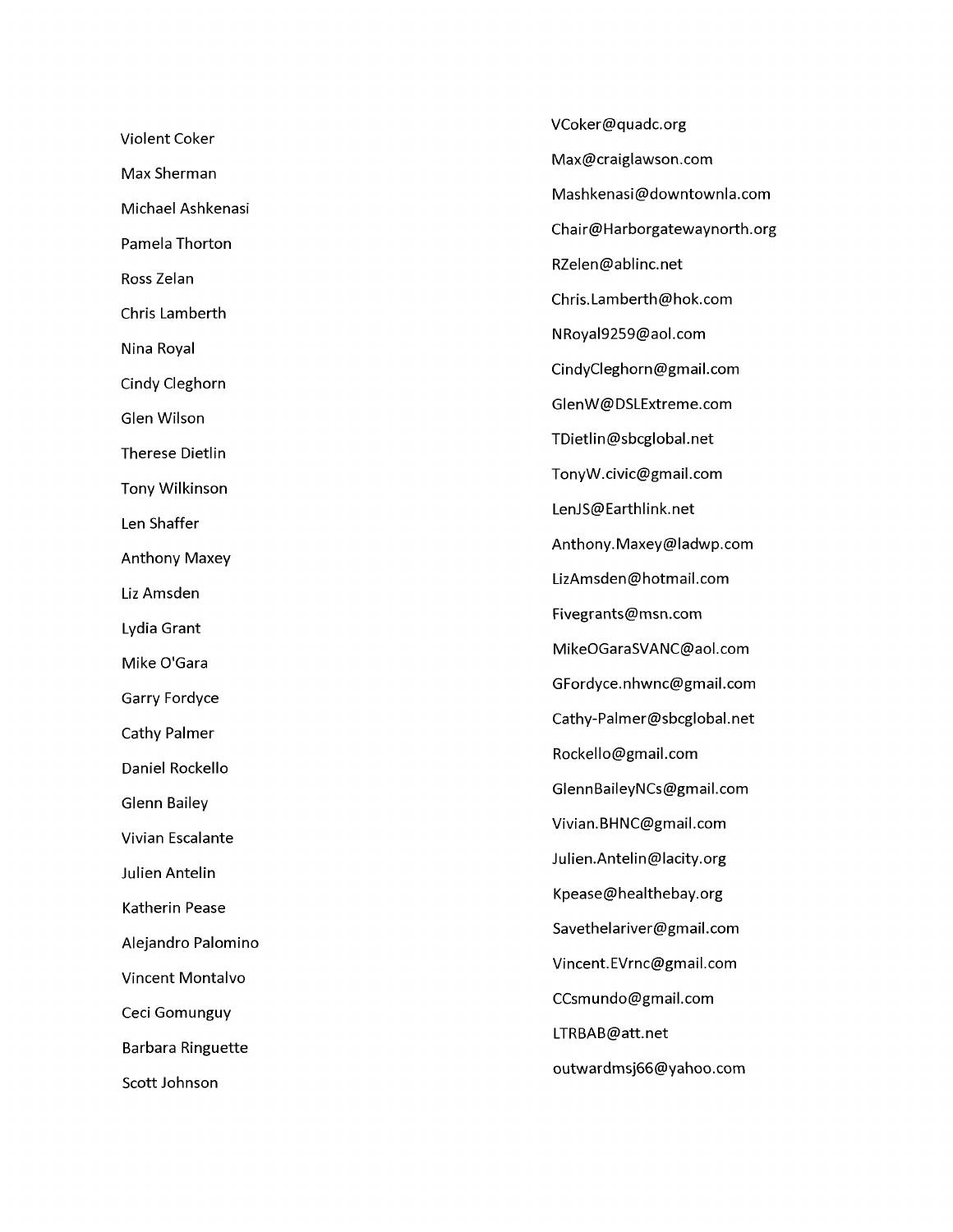Karen Knapp Karen Barnett Steve Twining Nickie Miner Robin Greenberg Robert Schlesigner Larry Watts Scott Dellinger Paul Lupi Rob Kadota Marlene Savage Denny Schneider Cyndi Hench Nick Greif Claire Jadulang David Kaplan Maryam Zar Chris Spitz Doug Fitzsimmons Ira Koslow Mike Newhouse Steve Sann John Heidt Eric Nakamura Jamie Keeton Barbara Broide Terri Tippit Naomi Kisel

[Karen@atwatervillage.org](mailto:Karen@atwatervillage.org) [karenBarnett@atwatervillage.org](mailto:karenBarnett@atwatervillage.org) [belaircpa90077@gmail.com](mailto:belaircpa90077@gmail.com) [nlbminer@aol.com](mailto:nlbminer@aol.com) [rgreenberg@babcnc.org](mailto:rgreenberg@babcnc.org) [rschlesinger@babcnc.org](mailto:rschlesinger@babcnc.org) [lwatts@seyfarth.com](mailto:lwatts@seyfarth.com) [scott.dellinger@delreync.org](mailto:scott.dellinger@delreync.org) [paul.lupi@delreync.org](mailto:paul.lupi@delreync.org) [rob@orl.ucla.edu](mailto:rob@orl.ucla.edu) [marlene.savage@delreync.org](mailto:marlene.savage@delreync.org) [denny@welivefree.com](mailto:denny@welivefree.com) [kentwoodnw@aol.com](mailto:kentwoodnw@aol.com) [nick.greif@palmsnc.la](mailto:nick.greif@palmsnc.la) [claire.jadulang@palmsnc.la](mailto:claire.jadulang@palmsnc.la) [dkaplan6@gmail.com](mailto:dkaplan6@gmail.com) [maryamzarjd@yahoo.com](mailto:maryamzarjd@yahoo.com) [ppfriends3@hotmail.com](mailto:ppfriends3@hotmail.com) [dougfitzsimmons@soronc.org](mailto:dougfitzsimmons@soronc.org) [president@venicenc.org](mailto:president@venicenc.org) [mnewhouse@newhouselawgroup.com](mailto:mnewhouse@newhouselawgroup.com) [stevesann2001@yahoo.com](mailto:stevesann2001@yahoo.com) [jheidt@heidttorres.com](mailto:jheidt@heidttorres.com) [enakamura@wlanc.org](mailto:enakamura@wlanc.org) [jamie.keeton@gmail.com](mailto:jamie.keeton@gmail.com) [bbroide@hotmail.com](mailto:bbroide@hotmail.com) [tmtippit@ca.rr.com](mailto:tmtippit@ca.rr.com) [naomikisel@gmail.com](mailto:naomikisel@gmail.com)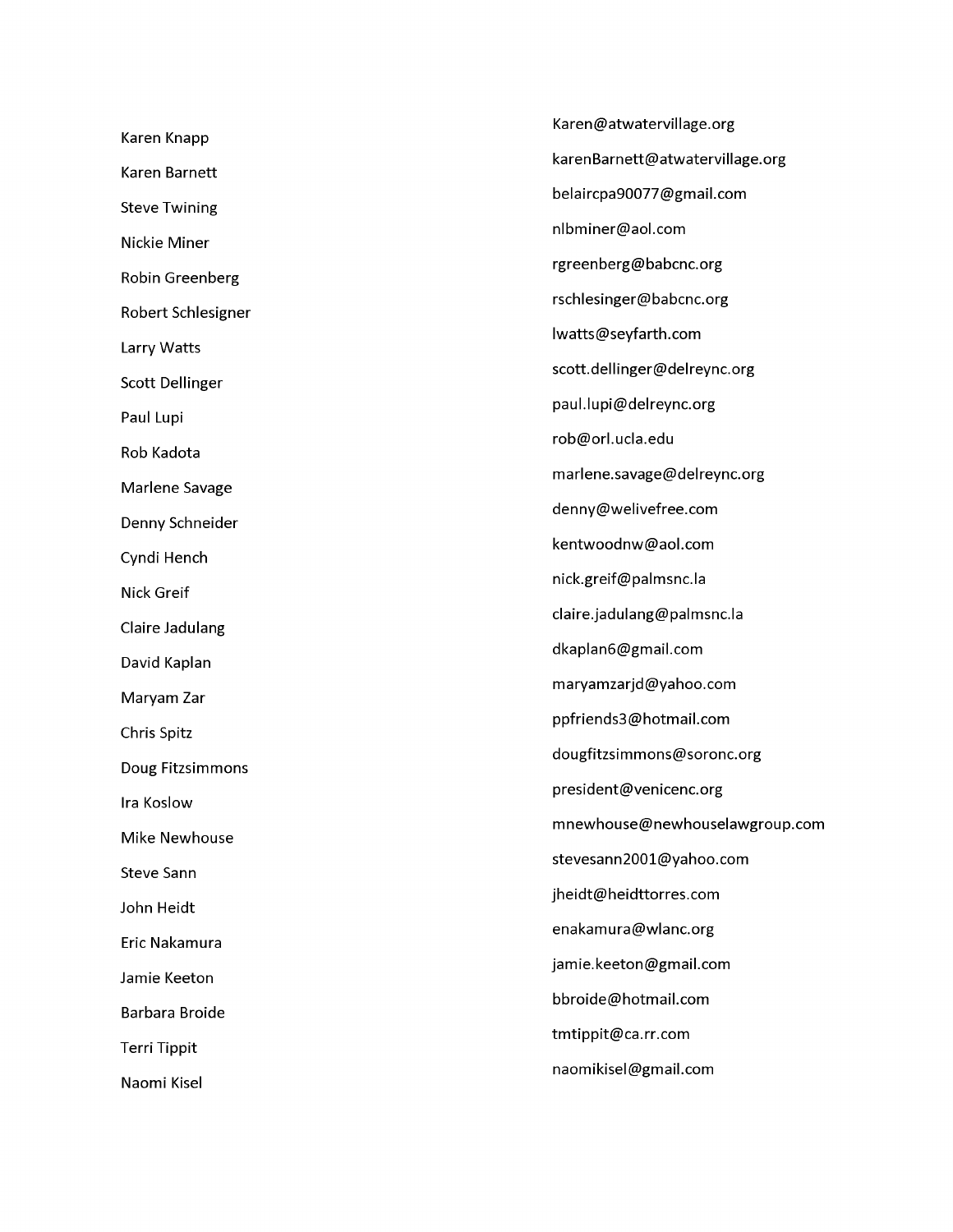[sandy10778@yahoo.com](mailto:sandy10778@yahoo.com) Sandy Brown [dembom@urbantrans.com](mailto:dembom@urbantrans.com) Ma'ayan Dembo [jeffrey@kwiztas.com](mailto:jeffrey@kwiztas.com) Jeffrey Minter [priscilla.anchondo@gmail.com](mailto:priscilla.anchondo@gmail.com) Priscilla Anchondo [jeffatcnc@gmail.com](mailto:jeffatcnc@gmail.com) Jeff Hammond [manavanui@aol.com](mailto:manavanui@aol.com) Brian Allen [mg91601@gmail.com](mailto:mg91601@gmail.com) Mary Garcia [jdantonio@greatervalleyglencouncil.org](mailto:jdantonio@greatervalleyglencouncil.org) Joanne D'Antonio [judi13@gmail.com](mailto:judi13@gmail.com) Judith Daniels [semee.park@lacity.org](mailto:semee.park@lacity.org) Semee Park [joanne.whnc@gmail.com](mailto:joanne.whnc@gmail.com) Joanne Yvanek-Garb [rniederberg@studiocitync.org](mailto:rniederberg@studiocitync.org) Richard Niederberg [encleeb@gmail.com](mailto:encleeb@gmail.com) Lee Blumenfeld [sramsawack@mac.com](mailto:sramsawack@mac.com) Sarah Ramsawack [northvalleyreporter@gmail.com](mailto:northvalleyreporter@gmail.com) Nina Royal [fabiola.inzunza@lacity.org](mailto:fabiola.inzunza@lacity.org) Fabiola Inunza [arthi.varma@lacity.org](mailto:arthi.varma@lacity.org) Arthi Varma [mbfisk@verizon.net](mailto:mbfisk@verizon.net) Maria Fisk [annagmasaa@gmail.com](mailto:annagmasaa@gmail.com) Annabella Mazariegos [jerry.martin@vnnc.org](mailto:jerry.martin@vnnc.org) Jerry Martin [jose.galdamez@lacity.org](mailto:jose.galdamez@lacity.org) Jose Galdamez [k8tnow@hotmail.com](mailto:k8tnow@hotmail.com) Kathleen Wininger [kevin.brunkewcknc@gmail.com](mailto:kevin.brunkewcknc@gmail.com) Kevin Brunke [ballen@ghnnc.org](mailto:ballen@ghnnc.org) Brian Allen [miketter@sbcglobal.net](mailto:miketter@sbcglobal.net) Mike Etter [slaanc3.0@gmail.com](mailto:slaanc3.0@gmail.com) Thryeris Mason [a2000ausar@yahoo.com](mailto:a2000ausar@yahoo.com) Kahllid Al-Alina [rdiaz@chc-nc.org](mailto:rdiaz@chc-nc.org) Raymond Diaz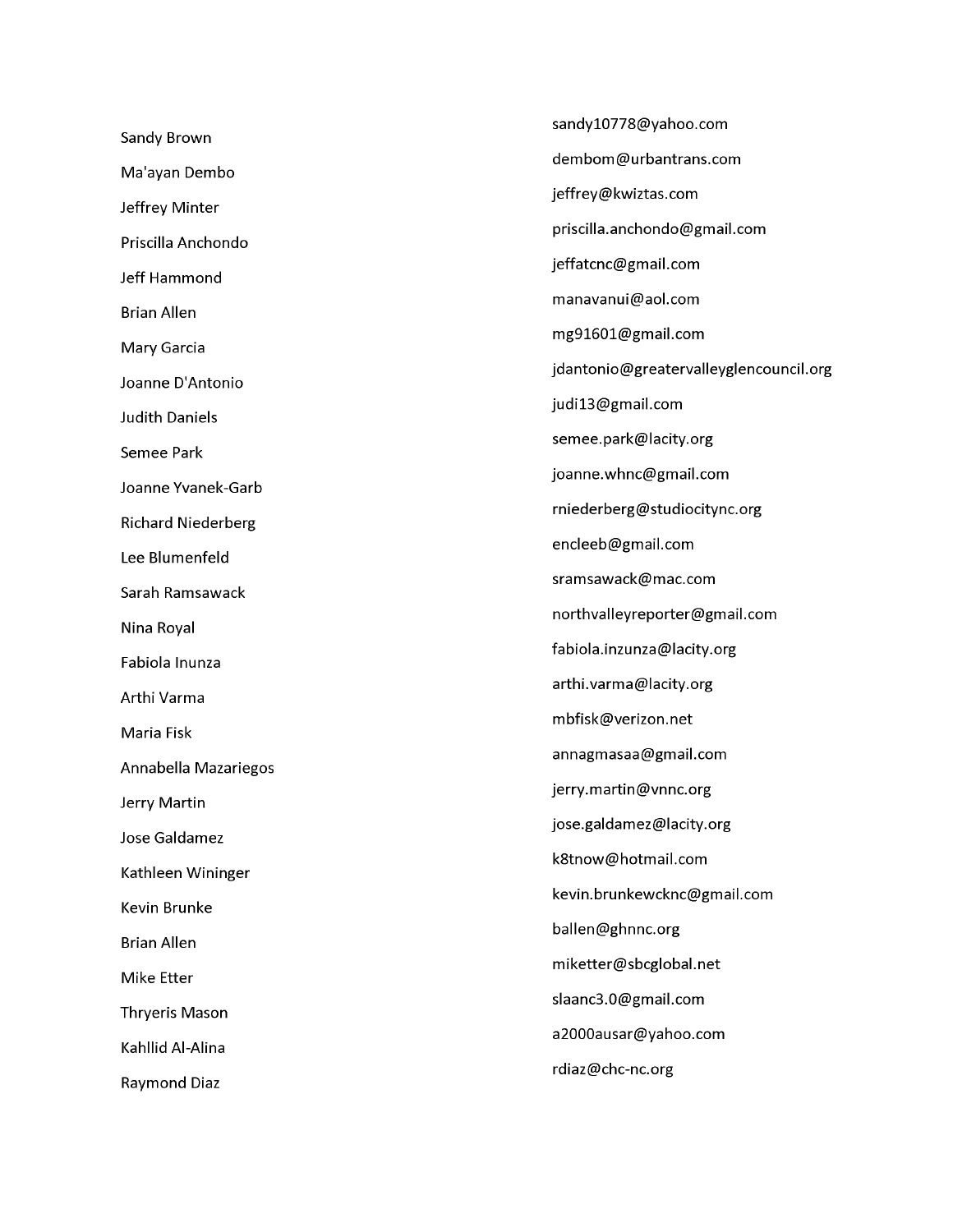Grayce Liu Sharon Blackburn Lonella Enix Richard P. Williams Romerol Mulveaux Diana Nyad Leslie Mancebo Alfred Ying Michael MacDonald Daveed Kapoor Clark Braunstein David Dahlke Hydee Feldstein Julia Wean Bronwen Keiner Jenny Hong Sarah Golden Philip Armstrong Eric Tunell Erik O. Ruehr, P.E Carter Rubin Jill Crump Margaret Lin Diana Chang Alison Becker Ryan Johnson Ed Hunt Gary Hamrick

[grayce.liu@lacity.org](mailto:grayce.liu@lacity.org) [blackburn.zknc@gmail.com](mailto:blackburn.zknc@gmail.com) [lonella.enix@southwestnc.org](mailto:lonella.enix@southwestnc.org) [ctauy@aol.com](mailto:ctauy@aol.com) [romalvo@yahoo.com](mailto:romalvo@yahoo.com) [dnyad@icloud.com](mailto:dnyad@icloud.com) [lmancebo@cityofsacramento.org](mailto:lmancebo@cityofsacramento.org) [ying@llgengineers.com](mailto:ying@llgengineers.com) [michael.s.macdonald@gmail.com](mailto:michael.s.macdonald@gmail.com) [k@utopiad.org](mailto:k@utopiad.org) [clark@braunsteinpc.com](mailto:clark@braunsteinpc.com) [dadadahlke@gmail.com](mailto:dadadahlke@gmail.com) [hydeefeldstein@yahoo.com](mailto:hydeefeldstein@yahoo.com) [Julia.Wean@steergroup.com](mailto:Julia.Wean@steergroup.com) [director@goglendale.org](mailto:director@goglendale.org) [jenny@goglendale.org](mailto:jenny@goglendale.org) [sarahg@raa-inc.com](mailto:sarahg@raa-inc.com) [philip.armstrong@lacity.org](mailto:philip.armstrong@lacity.org) [TunellE@metro.net](mailto:TunellE@metro.net) [eruehr@vrpatechnologies.com](mailto:eruehr@vrpatechnologies.com) [crubin@nrdc.org](mailto:crubin@nrdc.org) [jcrump@torranceca.gov](mailto:jcrump@torranceca.gov) [MLin@SouthPasadenaCA.gov](mailto:MLin@SouthPasadenaCA.gov) [diana.chang@culvercity.org](mailto:diana.chang@culvercity.org) [alison.becker@lacity.org](mailto:alison.becker@lacity.org) [will@aialosangeles.org](mailto:will@aialosangeles.org) [edvhunt@earthlink.net](mailto:edvhunt@earthlink.net) [GHamrick@camsys.com](mailto:GHamrick@camsys.com)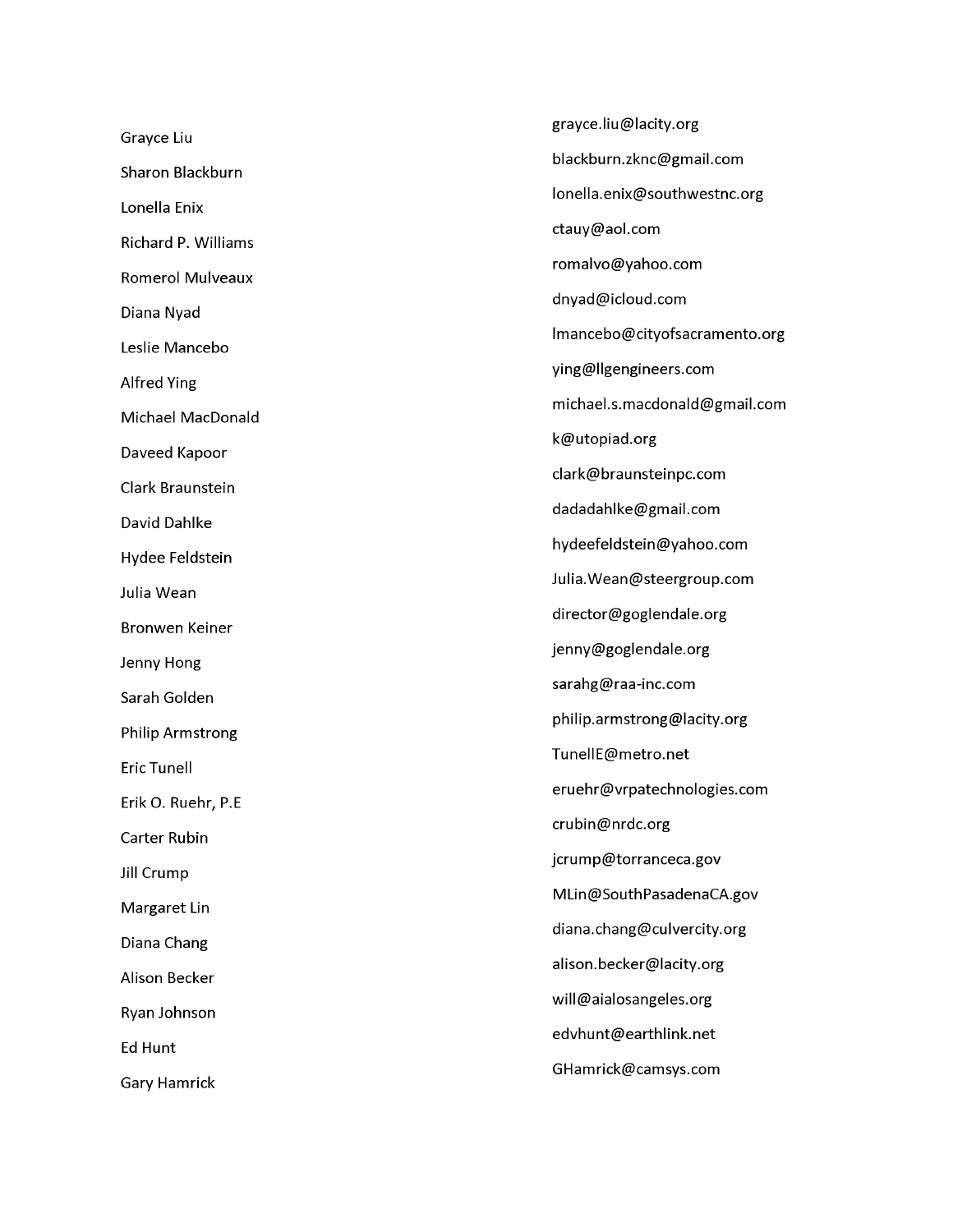|                          | SyedS@metro.net                    |
|--------------------------|------------------------------------|
| Sarah Syed               | rusty.whisman@icf.com              |
| Rusty Whisman            | PGibson@gibsontrans.com            |
| Pat Gibson               | aaron@hgtraffic.com                |
| Aaron Green              | Dpascua@dudek.com                  |
| Dennis Pascua            | RGibson@GibsonTrans.com            |
| <b>Richard Gibson</b>    | CodyK55@gmail.com                  |
| Cody Kermanian           | Turney@llgengineers.com            |
| <b>Grace Turney</b>      |                                    |
| Josef Bray-Ali           | ubrayj02@yahoo.com                 |
| Chris Munoz              | Chris.Munoz@rajuassociates.com     |
| Ariel Pepper             | Pepper@scag.ca.gov                 |
| Dr. Tom Williams         | CTWilliams2012@yahoo.com           |
| Ryan Tuong An Kayanga    | RYank.PF@gmail.com                 |
| Meg Greenfield           | Meg.Greenfield@lacity.org          |
| Casey Le                 | CLE@Gibsontrans.com                |
| <b>Winston Stromberg</b> | Winston.Stromberg@lw.com           |
| Clare Look-Jaeger        | look-jaeger@llgengineers.com       |
| Bangoli Doumbia          | Bangoli.Doumbia@rajuassociates.com |
| Maria Patiño Gutierrez   | mpatino@saje.net                   |
| Gina Angiolillo          | Gina.Angiolillo@gmail.com          |
|                          | JCrump@Torrance.gov                |
| Jill Crump               | Overbid2002@yahoo.com              |
| Pat Nave                 | l.rodriguez@eyestoneeir.com        |
| Laura Rodriguez          | J.Delarocha@eyestoneeir.com        |
| Jacqueline De La Rocha   | LeeWilliams@KW.com                 |
| Lee Williams             | XRSHI@hotmail.com                  |
| Helen Shi                | TMendoza@CHSconsulting.net         |
| <b>Tony Mendoza</b>      | Gibson.Nyambura@lacity.org         |
| Gibson Nyambura          |                                    |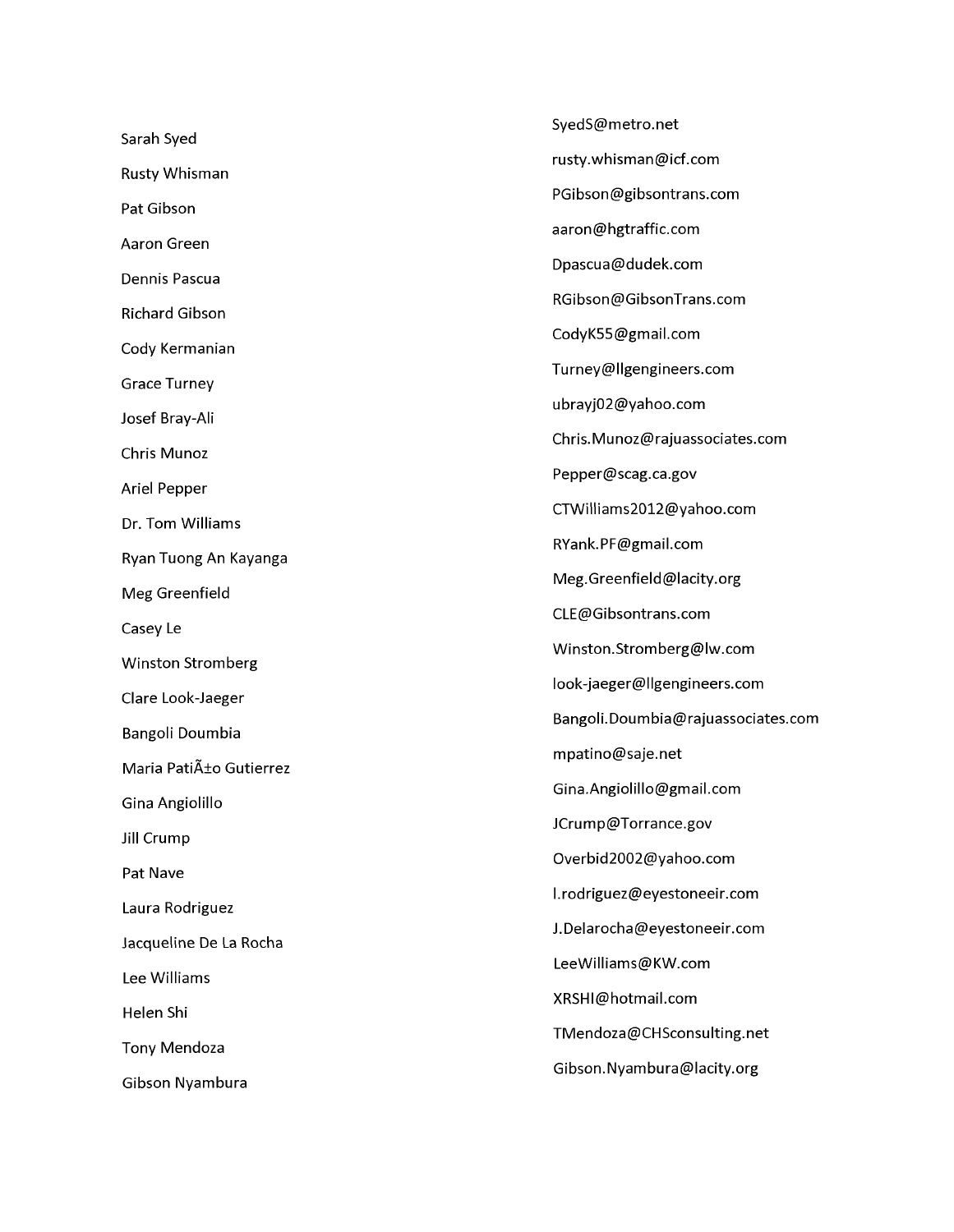|                         | Terenig2@yahoo.com                |
|-------------------------|-----------------------------------|
| <b>Terenig Topjian</b>  | JanKidwell@sbcglobal.net          |
| Jan Kidwell             | asutherland@webtaha.com           |
| Anders Sutherland       |                                   |
| Shane Parker            | shane@parkerenvironmental.com     |
| Lisa Hart               | lisahart@ncsa.la                  |
| Elise Lorenzana         | elise@parkerenvirontmental.com    |
| Adrianna Gjonaj         | adrianna@parkerenvironmental.com  |
| Nikki Syndulko          | nik2722@gmail.com                 |
| Eli Lipner              | eli@movela.org                    |
| Ron Hirsch              | ron@hgtraffic.com                 |
| Joshua Baum             | JoshuaBaum93@ucla.edu             |
| Sara Atsbaha            | satsbaha@manatt.com               |
| Chris Joseph            | chrisjoseph@mac.com               |
| Ryan Kelly              | ryankelly11@yahoo.com             |
| Karl Syndulko           | ksyndo@gmail.com                  |
| Erika Wilder            | e_wilder@yahoo.com                |
| <b>Daniel Hendricks</b> | dhendricks@crainandassociates.com |
| Noah Adler              | nadler@manatt.com                 |
| <b>Ellen Riotto</b>     | ellen@southpark.la                |
|                         | josh@southpark.la                 |
| Josh Kreger             | TBACKSTROM@lawa.org               |
| <b>Tina Backstrom</b>   | GSTREETER@lawa.org                |
| Georgiana Streeter      | MLanglois@lawa.org                |
| Meighan Langlois        | mmolina@lawa.org                  |
| Melissa Molina          |                                   |
| Pat Gibson              | PGibson@gibsontrans.com           |
| Allyn Rifkin            | AllynRifkin@gmail.com             |
| Ed Casey                | ed.casey@alston.com               |
| Diana Skidmore          | dskidmore@crainandassociates.com  |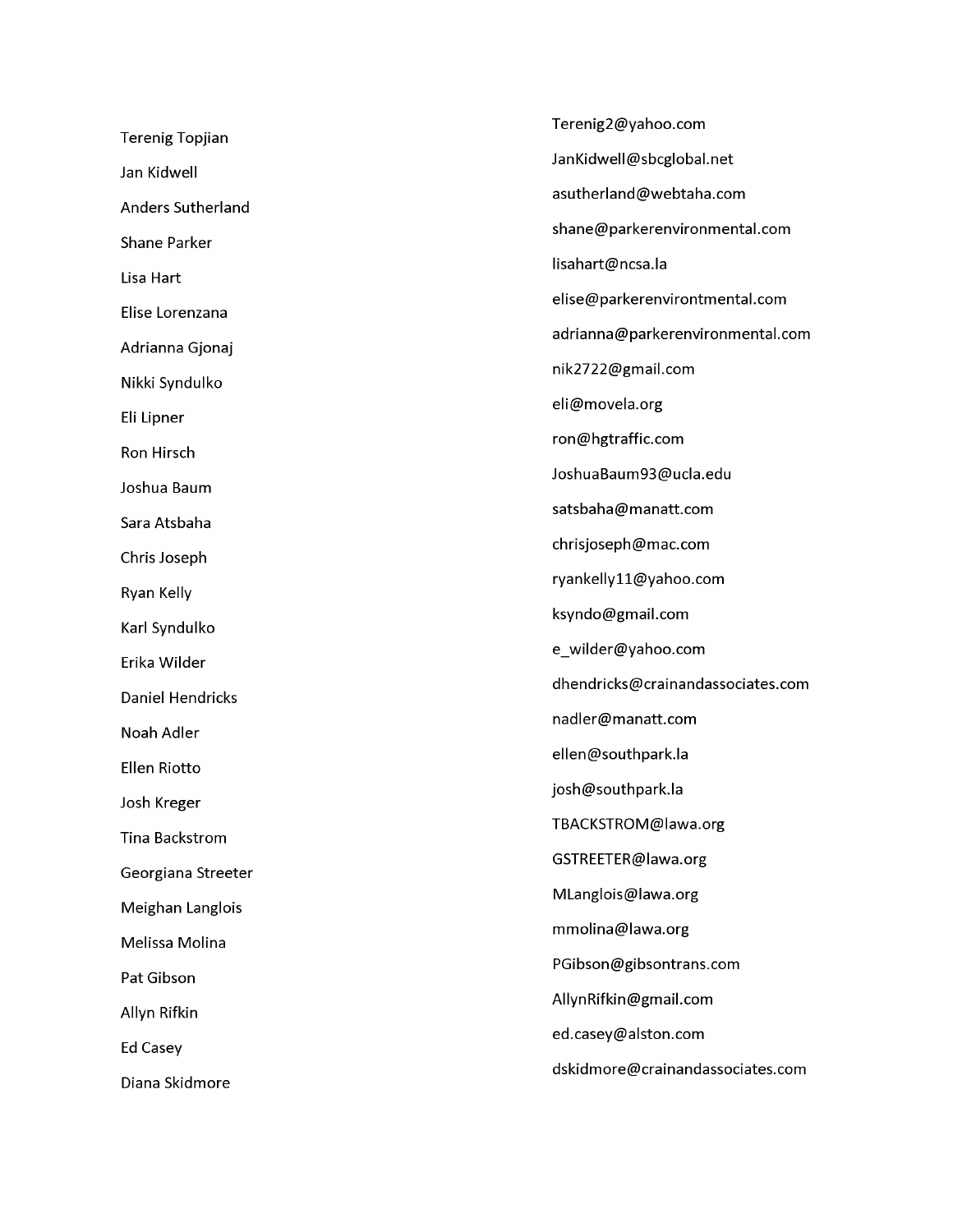|                   | mesposito@advantec-usa.com        |
|-------------------|-----------------------------------|
| Albert Grover     | aga@albertgrover.com              |
|                   | info@cocotraffic.com              |
| Arthur L. Kassan  | artraffic@aol.com                 |
|                   | mdelpasand@dcengineeringgroup.com |
| Michael Kennedy   | info@dksassociates.com            |
|                   | M.Kennedy@fehrandpeers.com        |
|                   | rgarland2@yahoo.com               |
|                   | JanoBaghdanian@gmail.com          |
|                   | JFalter@koacorp.com               |
|                   | Serine.Ciandella@kimley-horn.com  |
|                   | kosmont@kosmont.com               |
|                   | Bueno@llgengineers.com            |
|                   | tom@mccartycompanyllc.com         |
|                   | jerry@overlandtraffic.com         |
|                   | liz@overlandtraffic.com           |
| Lisa Maurath      | Lisa. Maurath@wsp.com             |
| Srinath Raju      | srinath.raju@rajuassociates.com   |
|                   | Michael.Bruz@MBakerIntl.com       |
|                   | rg@rkengineer.com                 |
|                   | sahl@msn.com                      |
|                   | Cenos@UrbanXroads.com             |
|                   | JensenDJ@CDMsmith.com             |
|                   | VMunoz@Willdan.com                |
| Ron Hirsch        | ron@hgtraffic.com                 |
| Viggen Davidian   | vjd@iteris.com                    |
| <b>Mike Bates</b> | mbates@mobilitygrp.com            |
|                   |                                   |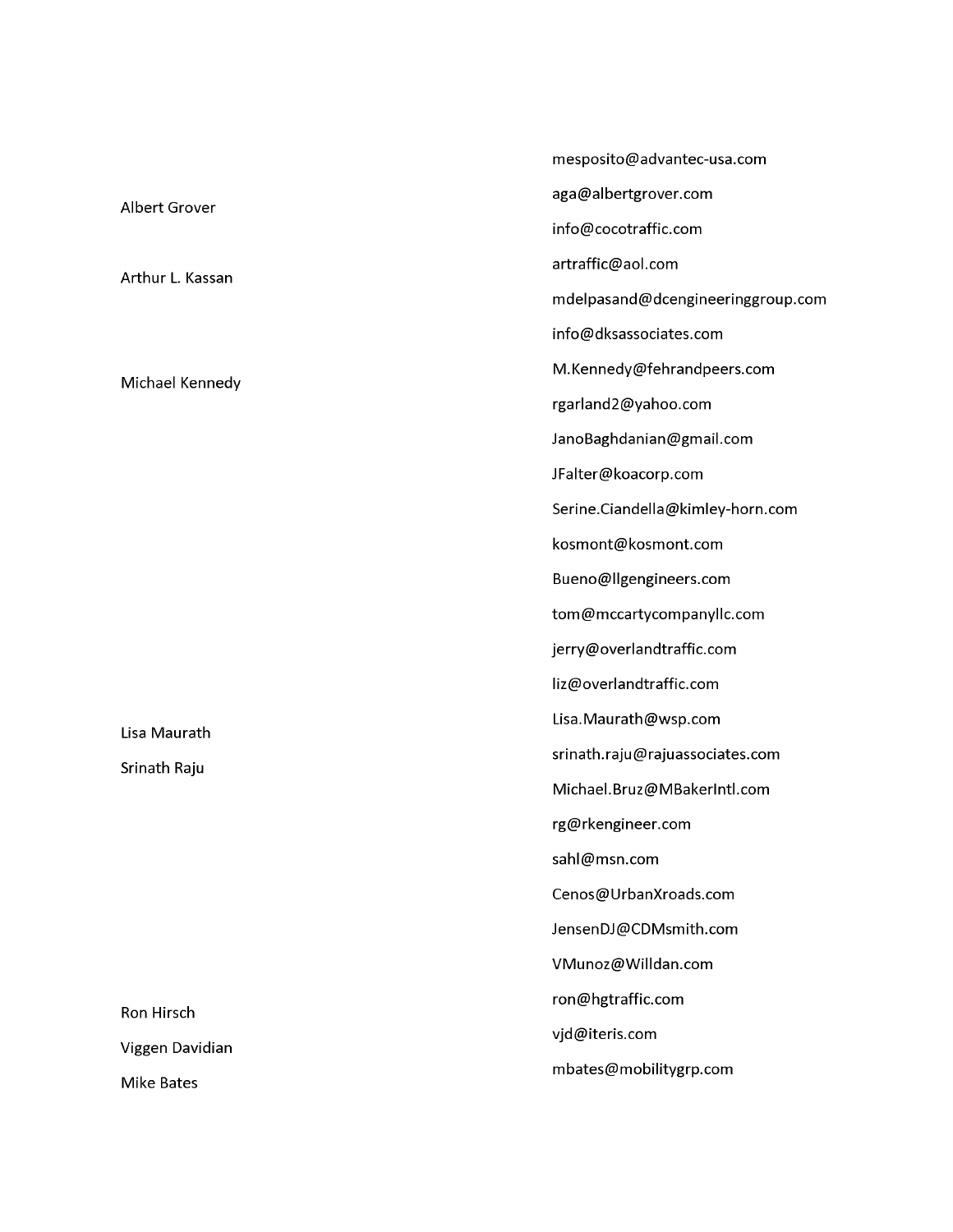Rawad Hani Daryl Zerfass Clare Look-Jaeger Alfred Ying Zawwar Saige Chin Taing Jason Shender Francesca Bravo David Somers Tomas Carranza Eddie Guerrero Jay Kim Clare Kelley Milena Zasadzien Kathleen King William Lamborn Karen Hoo Elva Nuno-O'Donnell Jon Chang Sergio Ibarra Brian Marchetti Rusty Whisman Tamseel Mir Aaron Green Sarah Drobis Sean Mohn Emily Wong Ryan Kelly

[Rawad.Hani@transpogroup.com](mailto:Rawad.Hani@transpogroup.com) [daryl.zerfass@stantec.com](mailto:daryl.zerfass@stantec.com) [look-jaeger@llgengineers.com](mailto:look-jaeger@llgengineers.com) [ying@llgengineers.com](mailto:ying@llgengineers.com) [saiyed@llgengineers.com](mailto:saiyed@llgengineers.com) [taing@llgengineers.com](mailto:taing@llgengineers.com) [jshender@llgengineers.com](mailto:jshender@llgengineers.com) [bravo@llgengineers.com](mailto:bravo@llgengineers.com) [David.somers@lacity.org](mailto:David.somers@lacity.org) [tomas.carranza@lacity.org](mailto:tomas.carranza@lacity.org) [eddie.guerrero@lacity.org](mailto:eddie.guerrero@lacity.org) [jay.kim@lacity.org](mailto:jay.kim@lacity.org) [clare.kelley@lacity.org](mailto:clare.kelley@lacity.org) [milena.zasadzien@lacity.org](mailto:milena.zasadzien@lacity.org) [kathleen.king@lacity.org](mailto:kathleen.king@lacity.org) [william.lamborn@lacity.org](mailto:william.lamborn@lacity.org) [karen.hoo@lacity.org](mailto:karen.hoo@lacity.org) [elva.nuno-odonnell@lacity.org](mailto:elva.nuno-odonnell@lacity.org) [jonathan.chang@lacity.org](mailto:jonathan.chang@lacity.org) [sergio.ibarra@lacity.org](mailto:sergio.ibarra@lacity.org) [bmarchetti@koacorp.com](mailto:bmarchetti@koacorp.com) [rusty.whisman@icf.com](mailto:rusty.whisman@icf.com) [tamseel.mir@icf.com](mailto:tamseel.mir@icf.com) [aaron@hgtraffic.com](mailto:aaron@hgtraffic.com) [sdrobis@gibsontrans.com](mailto:sdrobis@gibsontrans.com) [smohn@gibsontrans.com](mailto:smohn@gibsontrans.com) [ewong@gibsontrans.com](mailto:ewong@gibsontrans.com) [rkelly@crainandassociates.com](mailto:rkelly@crainandassociates.com)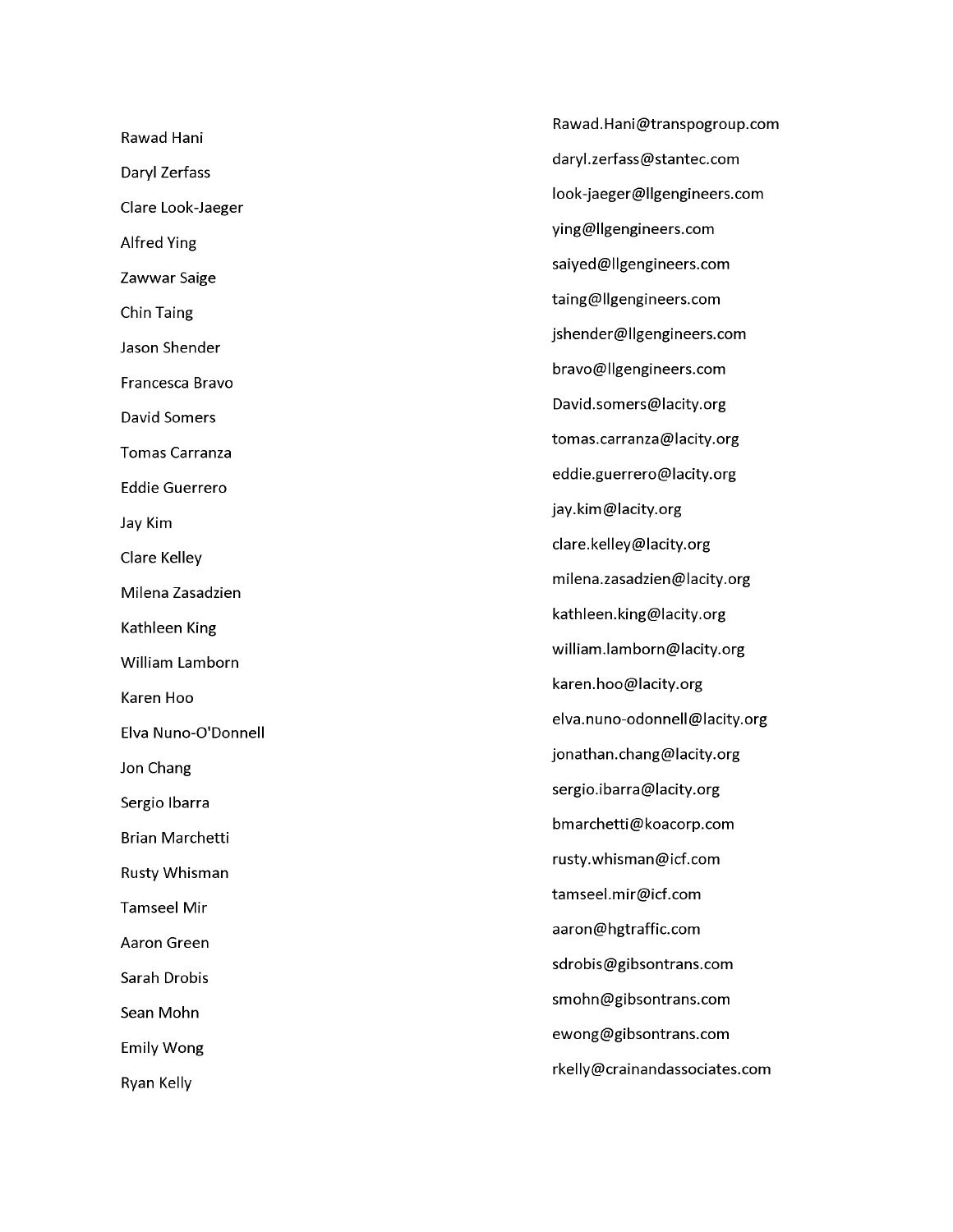[hshi@crainandassociates.com](mailto:hshi@crainandassociates.com) Helen Shi [john.bellas@lacity.org](mailto:john.bellas@lacity.org) John Bellas [fangjiawen@ucla.edu](mailto:fangjiawen@ucla.edu) Jiawen Fang [adirecto@ucla.edu](mailto:adirecto@ucla.edu) Alfonso Directo [john.fox@lacity.org](mailto:john.fox@lacity.org) John Fox [mine.struhl@dot.ca.gov](mailto:mine.struhl@dot.ca.gov) Mine Struhl [miya.edmonson@dot.ca.gov](mailto:miya.edmonson@dot.ca.gov) Miya Edmonson [LUCIRALIA.IBARRA@LACITY.ORG](mailto:LUCIRALIA.IBARRA@LACITY.ORG) Luciralia Ibarra [erin.strelich@lacity.org](mailto:erin.strelich@lacity.org) Erin Strelich [grhyner@crainandassociates.com](mailto:grhyner@crainandassociates.com) George Rhyner [jane.choi@lacity.org](mailto:jane.choi@lacity.org) Jane Choi [Chris.Ganson@OPR.CA.GOV](mailto:Chris.Ganson@OPR.CA.GOV) Chris Ganson [colleen.stoll@smgov.net](mailto:colleen.stoll@smgov.net) Colleen Stoll [valk@tms85.com](mailto:valk@tms85.com) Peter Valk [jconti@lyft.com](mailto:jconti@lyft.com) Joseph Conti [director@goglendale.org](mailto:director@goglendale.org) Bronwen Keiner [sphillips@ccala.org](mailto:sphillips@ccala.org) Shane Phillips [cgomez@aqmd.gov](mailto:cgomez@aqmd.gov) Carol Gomez [puja.thomas-patel@sdgworld.net](mailto:puja.thomas-patel@sdgworld.net) Puja Thomas-Patel [Jack.Moreau@smgov.net](mailto:Jack.Moreau@smgov.net) Jack Moreau [fdock@cityofpasadena.net](mailto:fdock@cityofpasadena.net) Fred Dock [wade.wietgrefe@sfgov.org](mailto:wade.wietgrefe@sfgov.org) Wade Wietgrefe [crubin@nrdc.org](mailto:crubin@nrdc.org) Carter Rubin [brian@sharedusemobilitycenter.org](mailto:brian@sharedusemobilitycenter.org) Brian Holland [makenzi@sharedusemobilitycenter.org](mailto:makenzi@sharedusemobilitycenter.org) Makenzi Rasey [mary@sharedusemobilitycenter.org](mailto:mary@sharedusemobilitycenter.org) Mary Furgeson [creighton@sharedusemobilitycenter.org](mailto:creighton@sharedusemobilitycenter.org) Creighton Randel [emilia@losangeleswalks.org](mailto:emilia@losangeleswalks.org) Emilia Crotty